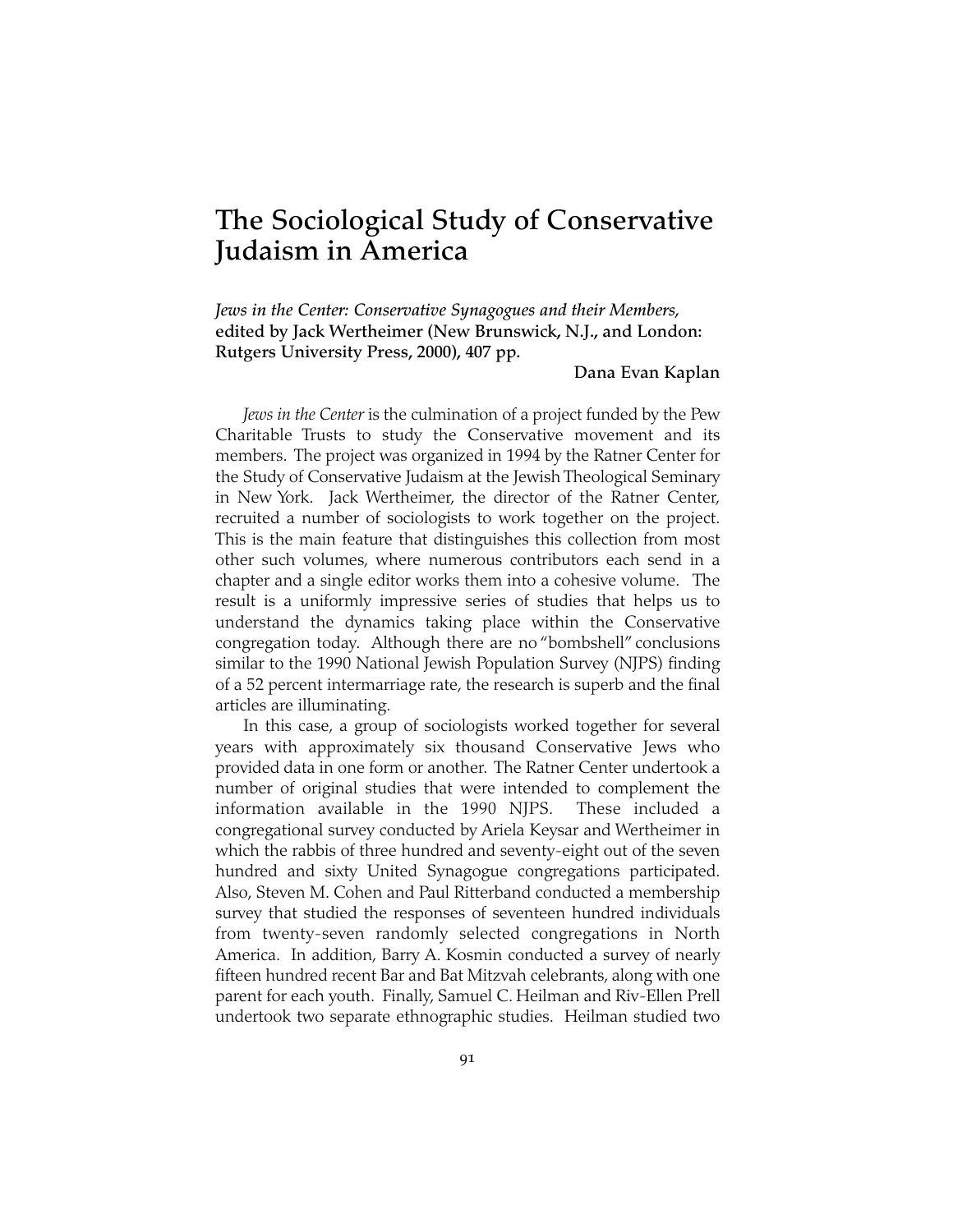#### *American Jewish Archives Journal*

Conservative congregations in New York while Prell studied two in Minnesota.

The research team met regularly over the course of about two years in order to discuss the findings and to coordinate the various research activities. Although some of the information gathered has already been reported upon, this volume is the first in which that data is presented in a comprehensive manner. As Wertheimer explains in his introduction, "The goal throughout was a coherent and unified study rather than a series of loosely connected projects."1

# **The Centrism of the Conservative Movement**

All of the authors stress the "centrism" of Conservative Jews and Judaism. Although many of its leaders do not particularly like this designation, the Conservative movement is usually considered to be the "middle-of-the-road"Jewish denomination. Despite the fact that this may not please the ideologues in the movement, it may very well be precisely because of this centrism that the movement has been able to appeal to such a wide spectrum of people. Sidney and Alice Goldstein write that they expected that individuals who identified themselves as Conservative Jews would show levels of religious identification lower than that of the Orthodox and higher than that of the Reform, and indeed the data from the 1990 NJPS confirmed this presumption. It also indicated that Conservative Jewry have sociodemographic characteristics that in many cases are also between those of the Orthodox and those of the Reform. As an example, it appears that Conservative Jews have higher levels of general education than the Orthodox, but lower levels than the Reform. In terms of mobility, Reform Jews are the most likely to move and the Orthodox the least. Conservative Jews fall somewhere in the middle.

The Goldsteins point out the obvious but important fact that just because someone identifies as a Conservative Jew, it does not mean that he or she necessarily follows a certain line of belief or a certain approach to ritual practice. Rather, "Jews identifying themselves as Conservative cover a broad spectrum of behavior, from the very observant to those who are only marginally connected to Judaism."2 The authors then try to differentiate between members and nonmembers, finding that nonmembers tend to be younger people who never marry or who have been divorced, while members tend to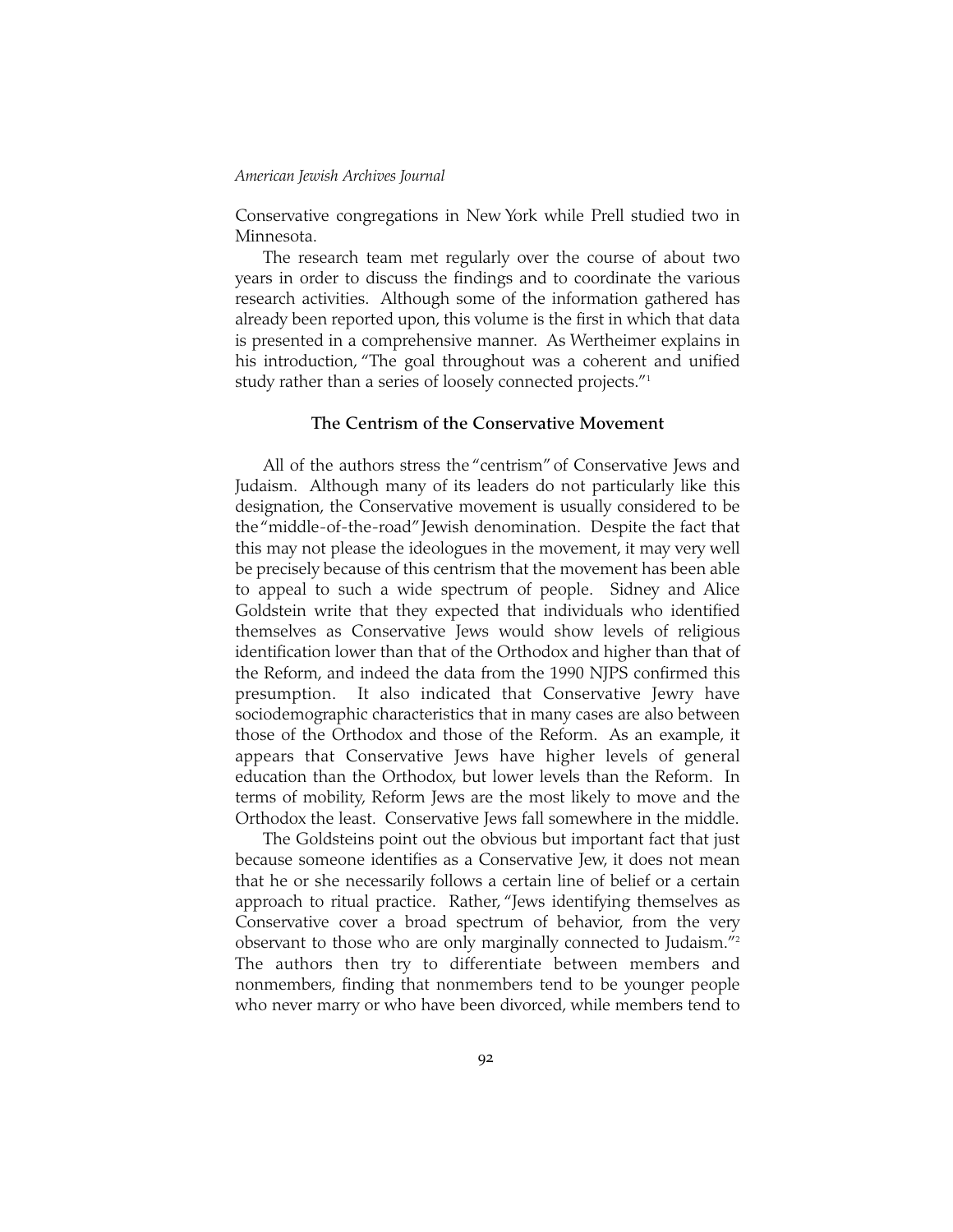## *The Sociological Study of Conservative Judaism in America*

be older, married, and with children age fifteen and older, living at home.

# **A Smaller But Stronger Movement**

Steven M. Cohen argues that despite the fact that many Conservative Jewish leaders have expressed an almost constant sense of disappointment with their movement over the course of many decades, the movement remains relatively "strong," "healthy," and "vital." While the Conservative movement is in the process of shrinking in terms of its relative percentage of the American Jewish community and perhaps even numerically, the Jewish "quality" has been increasing. Cohen writes that the "quality" of the younger generation "generally surpasses that of the older members."3 The author argues that "they are more observant, more active in the synagogue, more Jewishly educated, and more committed to Conservative Judaism."4

Cohen attempts to explain why it is that the Conservative movement will experience a decline in its numbers at the same time as its younger generation appears to be more committed than the previous generation. His explanation is that very few Conservativeraised adults now in their twenties, thirties, and forties who have intermarried have joined Conservative synagogues. Since the intermarrieds come disproportionately from homes that were less active in their synagogues, their departure means that a higher percentage of those left come from much stronger backgrounds. Cohen explains that "[t]he selective impact of intermarriage…is part of the explanation for the changes in the character of Conservative Jews now underway."5 The author argues that the Conservative movement is better off stressing that it remains committed to retaining high formal and informal demands and that any effort to slow numerical decline by lowering standards will fail in the long run. Cohen argues that the Conservative movement should sharpen and exploit its qualitative edge rather than attempt to compete with the Reform movement for the less committed.

# **Regional Differences In Affiliation Patterns**

Sidney and Alice Goldstein, the authors of *Jews On The Move*,<sup>11</sup> not surprisingly stress that one of the key factors in the growth of the Conservative movement in the 1950s and 1960s was the dramatic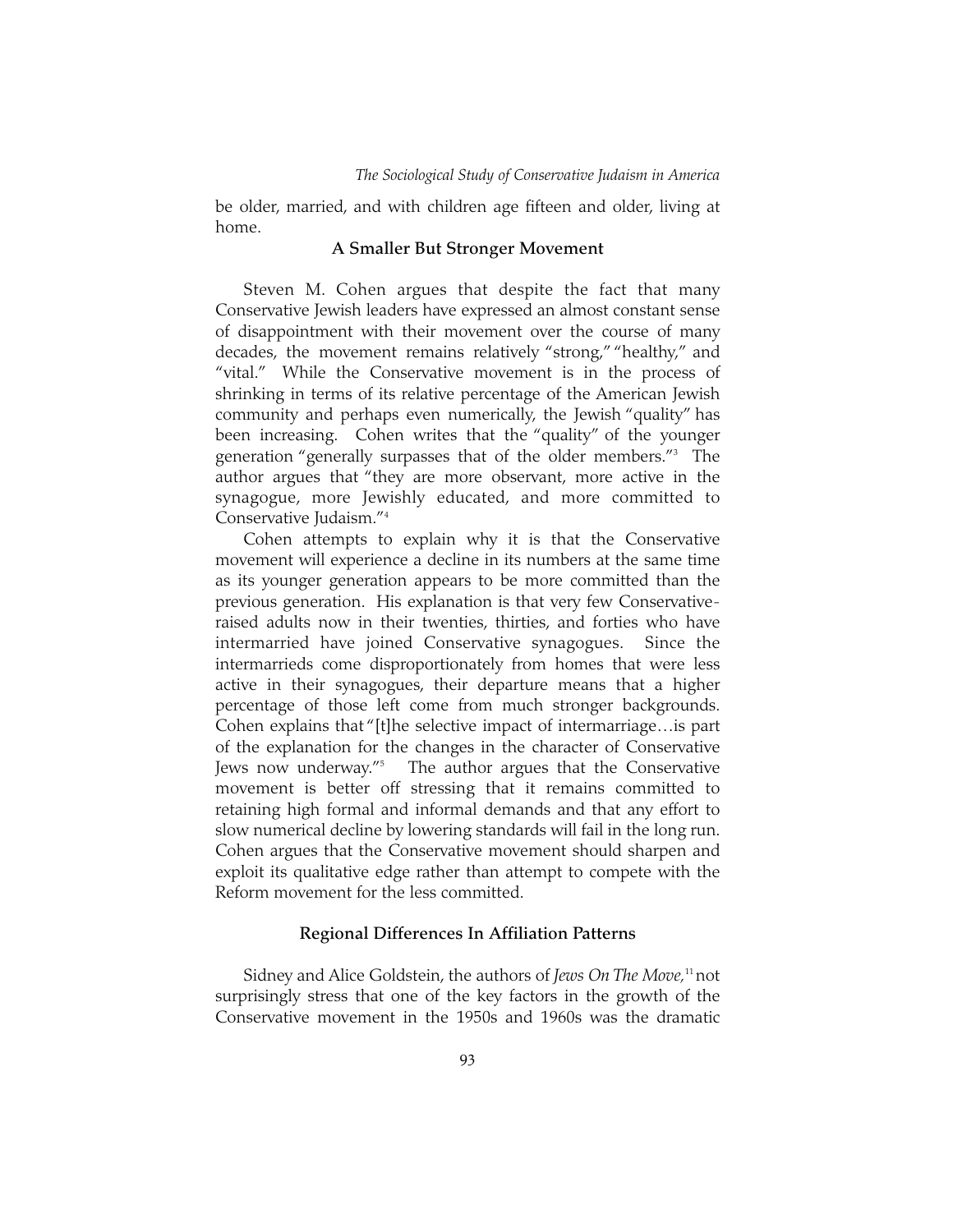#### *American Jewish Archives Journal*

population movement from cities to suburbs. Though this resulted in a massive synagogue building boom, a lack of congruence between the official ideology of the Conservative movement and the beliefs and ritual behavior of the congregants created an anomalous situation. The Goldsteins believe that since only about 41 percent of American Jews affiliate with a synagogue, the many American Jews who are unaffiliated with a synagogue, but nevertheless identify themselves as adherents of a particular denomination, are ignored. Therefore, they argue that any sociological study should include not only those formally affiliated, but also those who are unaffiliated but still identify themselves with the movement.

The American Jewish population has been extensively redistributed throughout the United States, and this has had a dramatic impact on the Conservative movement. Many Jews who had lived in the Northeast and the Midwest have moved to the South and the West. Large numbers of new residents have arrived in cities such as Phoenix, San Diego, Denver, Las Vegas, and Atlanta. As a consequence of this demographic shift there has been a dramatic growth in the number of Conservative Jews living in the South and the West. As an example, nine out of ten Conservative Jews living in the Northeast in 1990 were born in that region, whereas only one out of four Conservative Jews in the South were born there and one out of three of those in the West. But the Goldsteins state that during the period of 1985-1990 the pace of change slowed down, and this may give the communities in the various cities in the South and West time to reorganize. Also, migration has been multidirectional. Nevertheless, the migration patterns suggest that Conservative synagogues in the Northeast and Midwest will have a very different type of social profile than their counterparts in the South and West. Although the Goldsteins do not explore this question in great depth such a task could take a book in itself—the data that they do bring indicates that it is becoming increasingly difficult to speak of a uniform Conservative movement nationwide.

There were also significant regional differences in affiliation patterns. A high percentage of members are concentrated in the Northeast, whereas nonmembers are most likely to live in the South and Midwest. Members are more likely to have higher levels of education—both general and Jewish—while nonmembers are more likely to have less. Since affiliated Conservative Jews are the most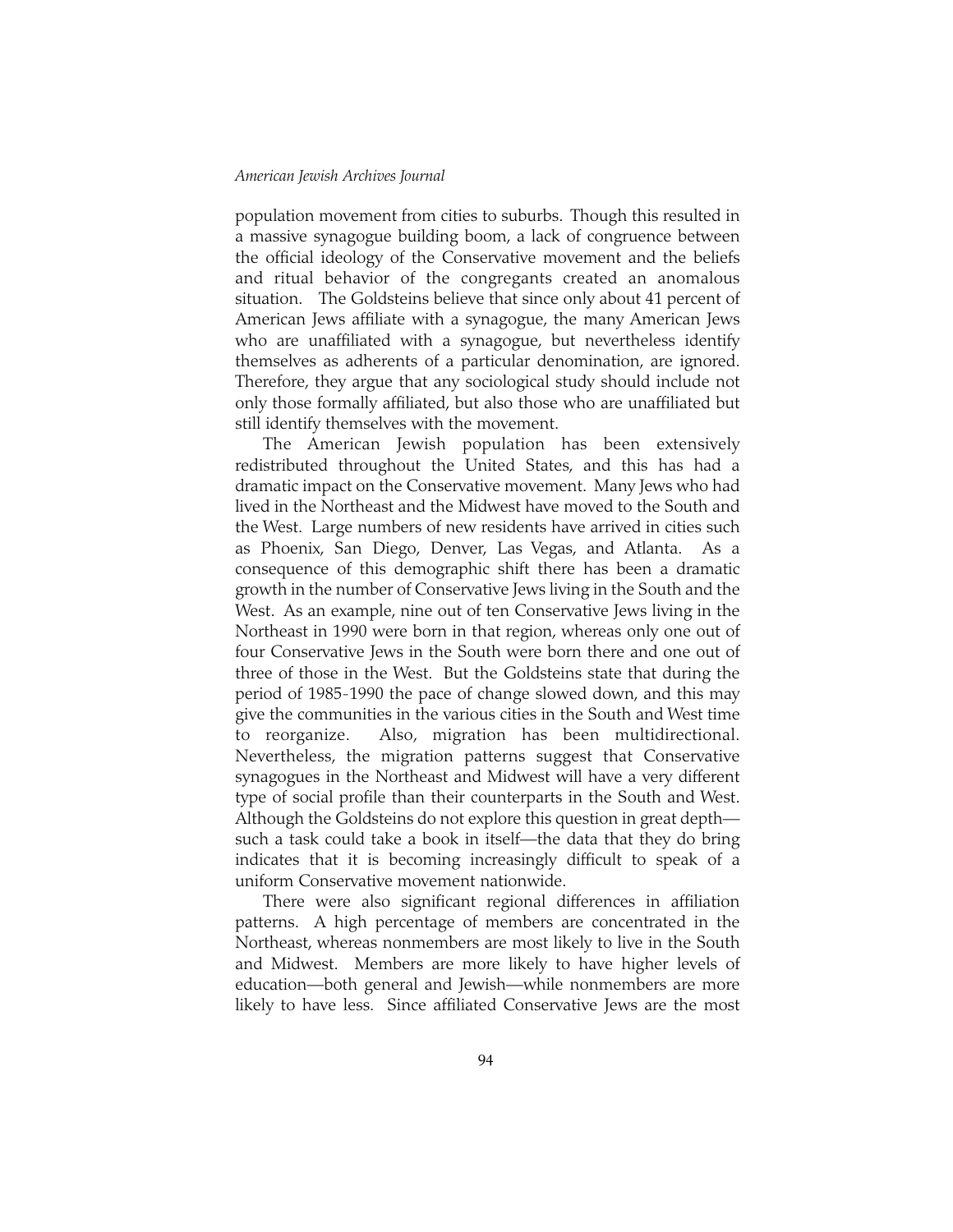#### *The Sociological Study of Conservative Judaism in America*

visible to the leadership of the movement, their characteristics have been assumed to be representative. But this is not the case, since nonmembers are far less active than are members. The Goldsteins argue that these individuals therefore "…represent a population in need of outreach through special programming geared specifically to younger persons, to those not in traditional families, to those who may be financially constrained, and to those alienated from the formal structure of the Jewish community."<sup>12</sup> Reaching these unaffiliated individuals who nevertheless identify themselves as Conservative Jews is critical for the future of the Conservative movement. This is particularly true because other potential sources of new members such as the non-observant Orthodox have been depleted or because, as in the case of the intermarried, the Conservative movement is unlikely to successfully attract large numbers.

### **Dramatic Socioreligious Changes**

What becomes apparent throughout the book is just how many socioreligious changes have occurred in the Conservative synagogue. One of the most noticeable and important has been the acceptance of egalitarianism. Whereas a generation ago virtually every congregation restricted the ritual roles that women could assume, today the situation has changed dramatically.<sup>13</sup> The Jewish Theological Seminary has been ordaining women as rabbis for more than fifteen years<sup>14</sup> and women can also become Conservative cantors, ritual directors, educators, and administrators. Seventy-nine percent of Conservative synagogues have had a woman president.15

There has been much discussion in recent years over how the baby boomers approach religion and how that has changed the American religious landscape.<sup>16</sup> In terms of the Conservative movement, the shift in leadership from an older generation to the baby boomers has had a dramatic impact on how lay leaders and synagogue professionals interact. As a result of their high educational and occupational achievements, younger leaders tend to be much less deferential to rabbis and other synagogue professionals. They also expect to play a much more central role in shaping congregational policies and programs, and exhibit a much greater willingness to innovate than did their elders.

The baby boomers have been strongly influenced by a new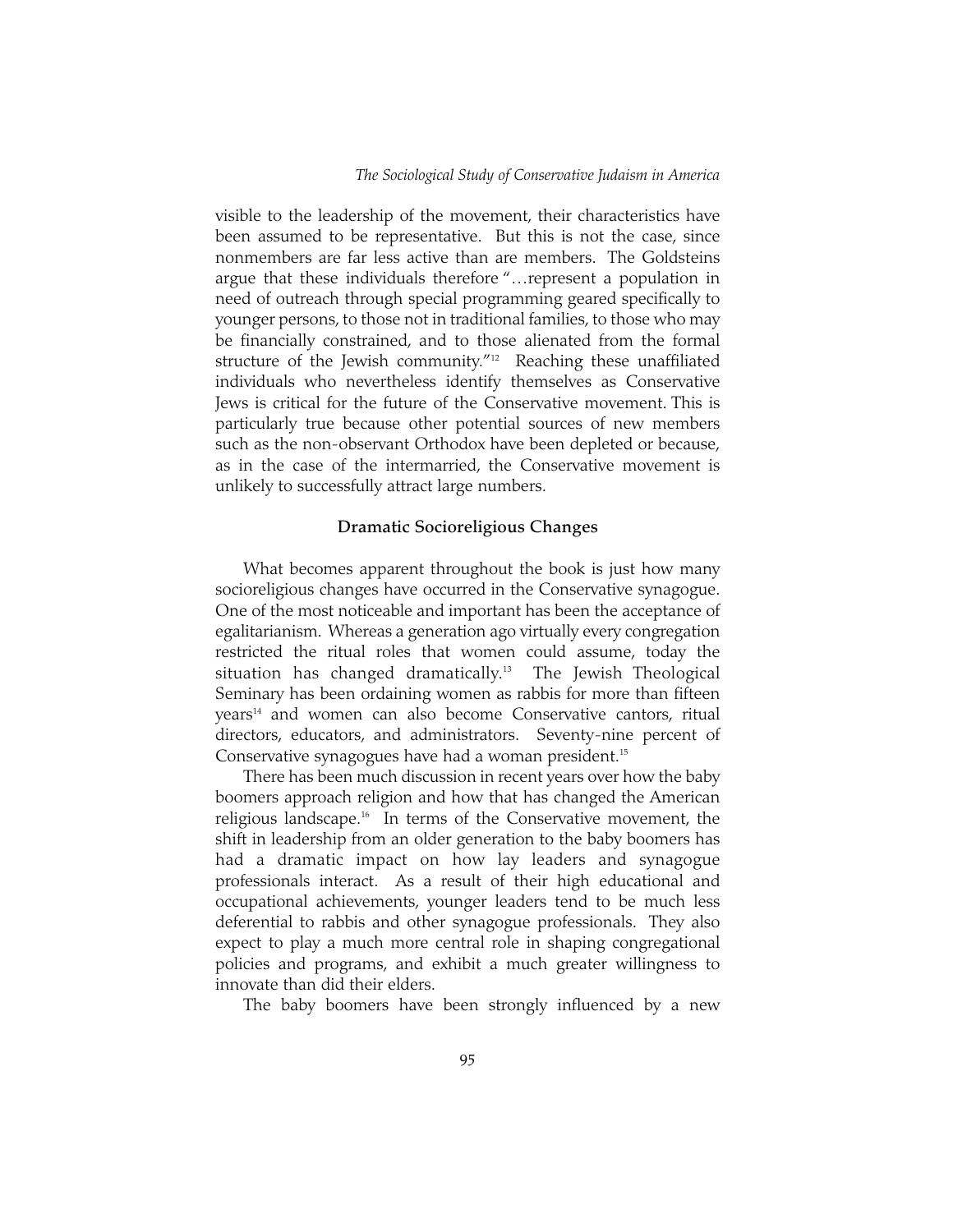#### *American Jewish Archives Journal*

approach to culture and society. Americans today are much more informal than they were a generation ago and they expect to actively participate at a far higher level than did their elders. They like being spontaneous and are far more willing to "seize the moment." When applied to the Conservative synagogue, these sensibilities have had a dramatic impact on the religious and social atmosphere.

The younger generation of Conservative Jews has on the whole been exposed to a much broader range of Jewish educational experiences than have their elders. In addition to a Hebrew afternoon school or even a day school, many participated in a youth movement, a Jewish summer camp experience, one or more visits to Israel with their family or a group of teenagers, and so forth. Whereas for many of their parents being Jewish was a "Phillip Roth" type of experience, the baby boomers see it as a logical manifestation of a multiplicity of formal and informal educational experiences.

# **Conservative Judaism as a Postmodern Phenomenon**

One of the most interesting essays in the collection is the conclusion by Nancy Ammerman of Hartford Seminary's Center for Social and Religious Research. She suggests that there are "deviant cases" or "outliers" that do not seem to fit into the modernist paradigms that have created two major alternatives for those who would continue to be religious. Either one develops a creative synthesis that takes modern sensibilities into account along with traditional faith or one retreats into a cloistered community which actively works to keep out any modern influences that are felt likely to be corrupting. A third group is of course those who choose to reject or ignore religion entirely.<sup>6</sup> Ammerman sees the case of Conservative Judaism as not fitting in with any of the above three options. She finds this particularly fascinating because by spotting nonconformist trends, the astute sociologist of religion is perhaps able to see how patterns are changing and developing. Ammerman sees the survival of the Conservative movement as part of an emerging new paradigm that she calls postmodernist. This is not the postmodernism of radical deconstructionism, but rather

[T]he postmodernism I mean is one that has a "yes, but" character. It begins with the realities of modern reason, individualism, and pluralism and looks for the ways in which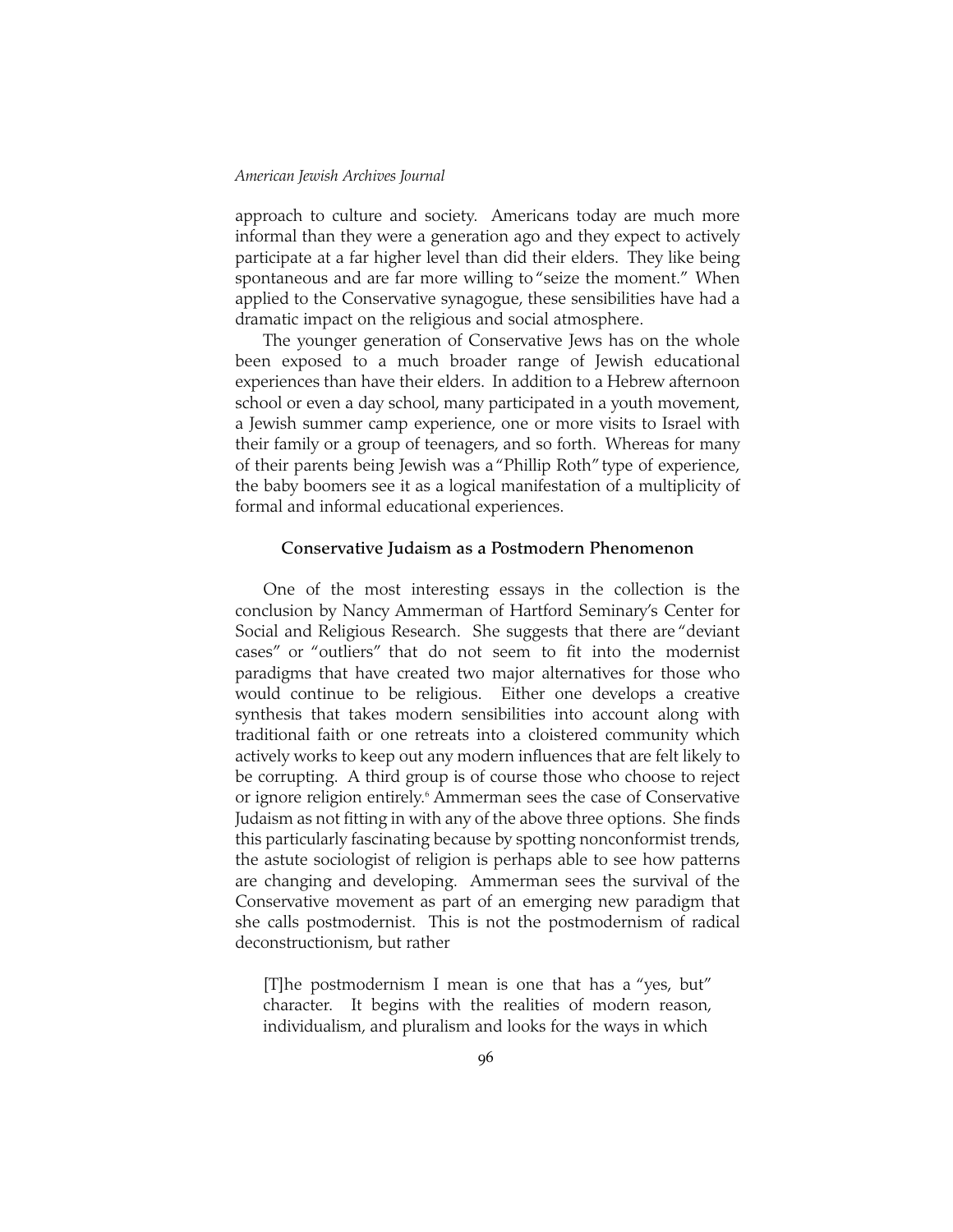those modes of explanation are no longer sufficient. To invoke a postmodernist paradigm is to suggest that the realities of the modern situation are still with us, but their limits are recognized and overcome. Reason, specialization, and pluralism are not likely to go away, but we are beginning to recognize that what looked solidly modern has all sorts of cracks and crevices in which new forms of life are emerging, and old, unnoticed ones have been thriving all along.<sup>7</sup>

Ammerman reaches conclusions similar to that of Cohen. "While losing adherents is never good news, it has had a kind of winnowing effect, shedding those least involved in belief and practice and leaving the more devoted core."8 This core will seek out higher levels of Jewish education alongside a new-found commitment to the centrality of God in a manner that exemplifies the "postmodern acceptance of multiple modes of knowing."9

Ammerman writes that the fact that Conservative Jews are building a distinctive denominational culture while at the same time increasingly interacting with the broader culture is typical of urban religious communal identities of all types. It doesn't surprise her that under these circumstances you have a new paradigm emerging.Young committed Conservative Jews are increasing their levels of observance by modern (or postmodern) choice rather than premodern necessity.<sup>10</sup>

#### **Recent Controversy**

Orthodox Rabbi Avi Shafran recently attacked the Conservative movement in *Moment* magazine. In an article titled "The Conservative Lie," Shafran argues that while the leaders of the Conservative movement proclaimed loyalty to Halacha, they have actually "trampled"it.17 This essay has generated a great deal of discussion and anger. *Jews in the Center* does not provide any clear-cut answer to Shafran's charge, in large measure because there is no simple sociological answer to what is a complex ideological and theological debate. But the book will certainly provide a great deal of information that can be useful, not only by scholars but for partisans arguing with each other through the pages of the *Forward* or from the dais of the 92nd Street YMHA. This controversy is only one aspect of a broader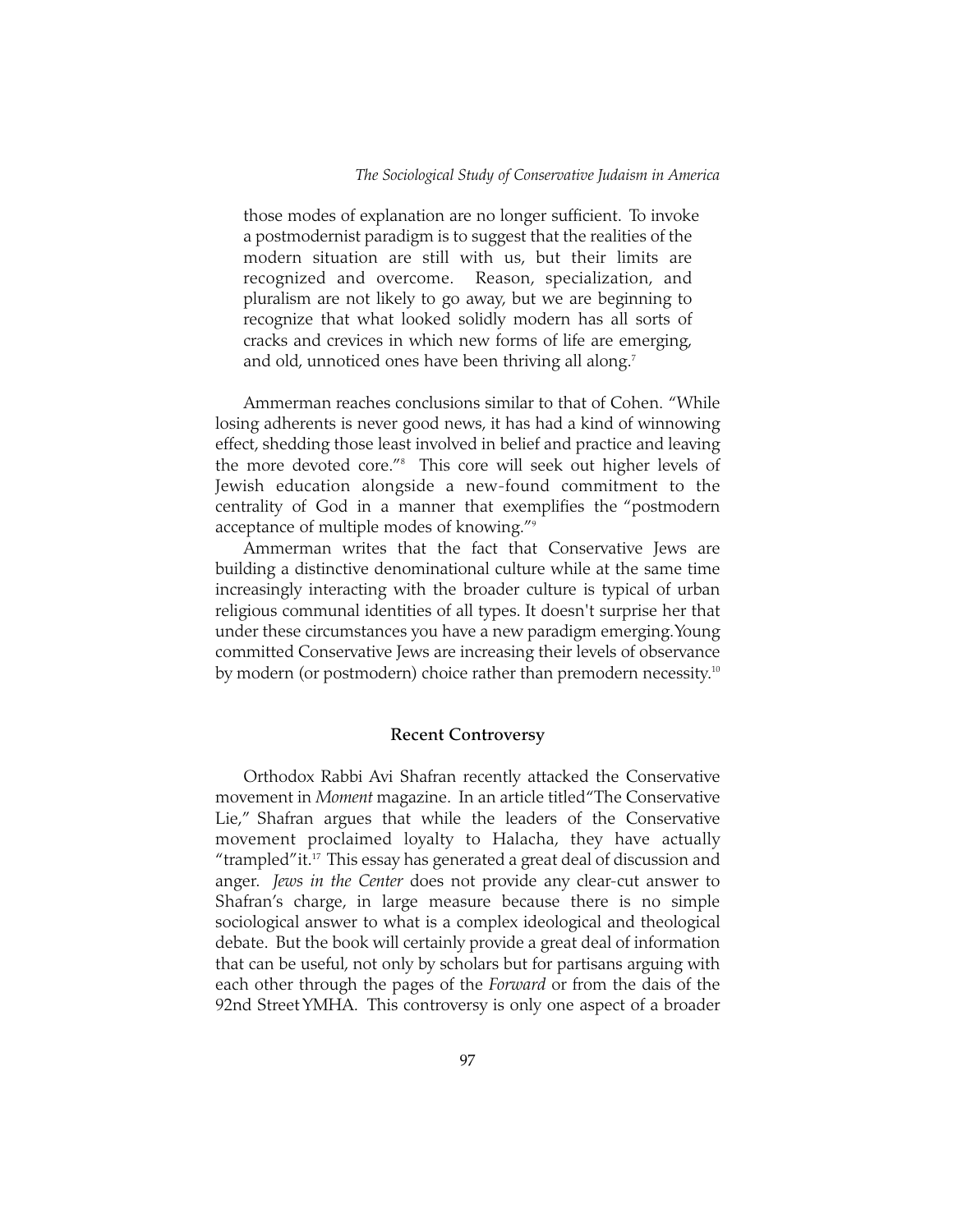debate over the future of Judaism in the United States. The Conservative movement will play an important role in reconnecting with the many alienated Jews who constitute a hefty percentage of the American Jewish population.

One can expect that as the debate over how to stimulate a "Jewish Renaissance" heats up, the question of how the Conservative movement can best market itself will attract more and more attention. Already one can see a heightened interest in the Conservative movement. The Wertheimer volume is one indication of renewed scholarly interest. The late Daniel J. Elazar and Rela Mintz Geffen published another work just a few months later. Their effort is titled *The Conservative Movement in Judaism: Dilemmas and Opportunities*. 18 This second work is a very different type of manuscript. Although Elazar and Geffen touched on the same issues, they write on a much more popular level and are not hesitant to confront difficult realities. Already on page 5, they bluntly state that the Conservative movement faces a major problem because of its "lack of clarity of ideology, mission, and purpose." The authors outline this and other problems and make detailed suggestions for confronting and overcoming them. For the serious reader interested in the subject, the Elazar/Geffen book is a highly suitable complement to the Wertheimer volume.

*Jews in the Center* is a masterful collection that shows how scholars, religious leaders, and members of congregations can work together to produce a manuscript of the highest caliber. Although not an easy book to read for the casual browser, the book is a source of a great deal of valuable information and insightful analysis. I recommend it highly.

*Dana Evan Kaplan is the Oppenstein Brothers Assistant Professor of Judaic and Religious Studies at the University of Missouri - Kansas City and is a research associate at the University of Miami.*

#### *NOTES:*

<sup>1.</sup> Jack Wertheimer,"Introduction,"in *Jews in the Center: Conservative Synagogues and their Members,* edited by Jack Wertheimer (New Brunswick, N.J., and London: Rutgers University Press, 2000), 6. Unless otherwise stated, all essays come from the Wertheimer volume.

<sup>2.</sup> Sidney Goldstein and Alice Goldstein, "Conservative Jewry: A Sociodemographic Overview,"78.

<sup>3.</sup> Steven M. Cohen, "Assessing the Vitality of Conservative Judaism in North America: Evidence from a Survey of Synagogue Members,"46.